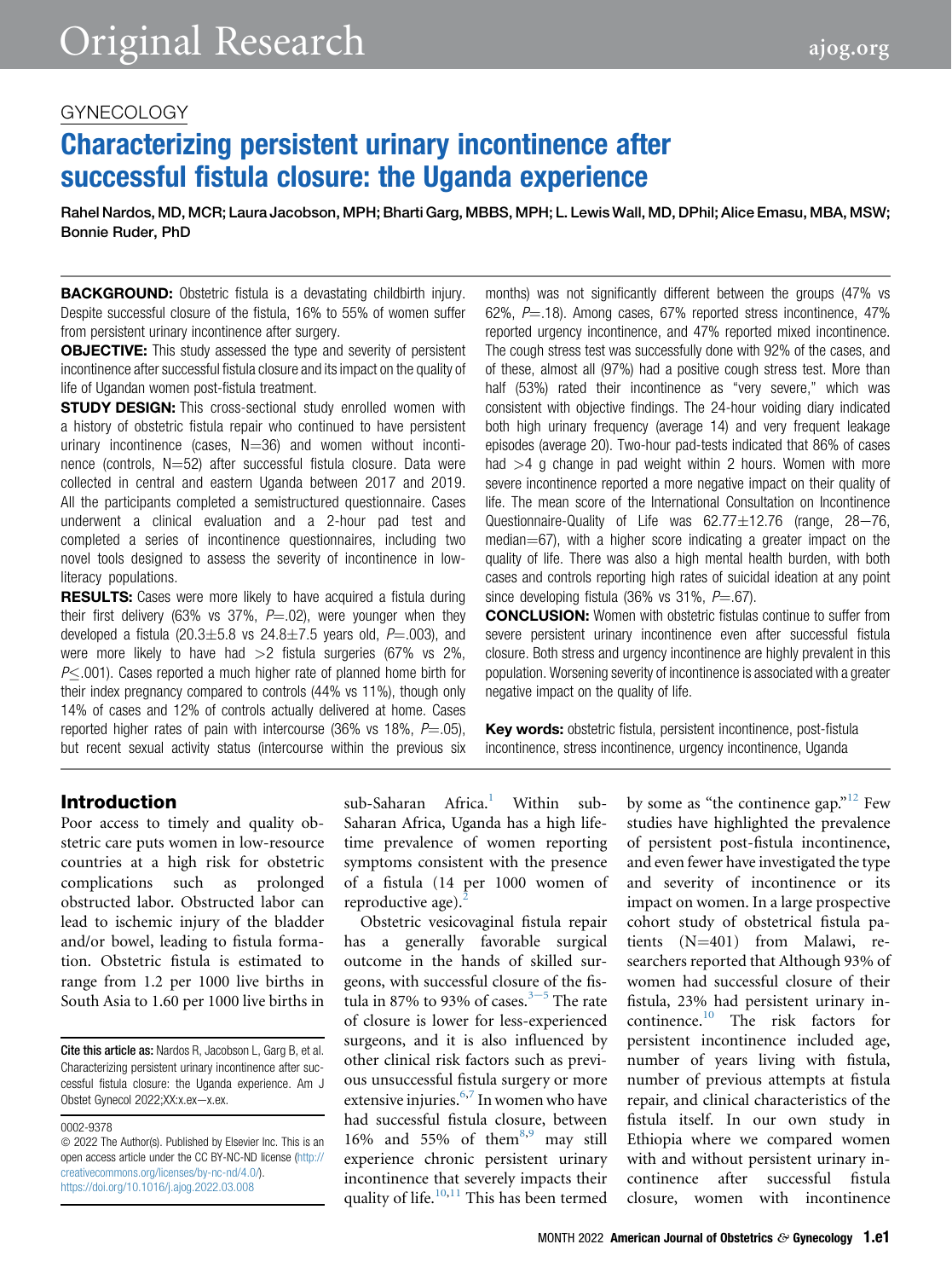# Original Research GYNECOLOGY [ajog.org](http://www.AJOG.org) and all the state of the state of the state of the state of the state of the state of the state of the state of the state of the state of the state of the state of the state of the sta

### AJOG at a Glance

### Why was this study conducted?

This study investigated the type and severity of persistent incontinence after successful fistula closure and its impact on the quality of life of Ugandan women.

#### Key findings

Women with persistent urinary incontinence after fistula closure were more likely to have developed their fistula during their first delivery, were younger when they developed the fistula, and were more likely to have gone through more repeat fistula surgeries than women who were not incontinent after fistula repair.

#### What does this add to what is known?

Persistent urinary incontinence after successful fistula closure has a substantial negative impact on the quality of life. Both stress and urgency incontinence are highly prevalent and severe in this population. A worsening severity of persistent incontinence is associated with a greater negative impact on the quality of life.

tended to be younger and had developed their fistula with their first pregnancy.<sup>[11](#page-7-8)</sup> They reported both stress (98%) and urgency (94%) incontinence, and nearly half reported constant urinary leakage with significant impact on their quality of life. $11$  We hypothesized that these observations would be similar in other populations suffering from obstetric fistula.

This article draws from a mixedmethod, community-led project run by TERREWODE, a Ugandan nongovernmental organization (NGO) that has been providing clinical and social reintegration services for fistula victims since 2001. This study aimed to better understand the type, severity, and impact of persistent incontinence following successful fistula closure in Ugandan women. An additional aim of this project was to test two novel low-technology tools created for use with low-literacy populations suffering from urinary incontinence.

### Materials and Methods

This was a cross-sectional study conducted in central and eastern Uganda between October 2017 and May 2019. Ethical approval was obtained from the institutional review boards at Makerere University School of Public Health (Kampala, Uganda), Uganda National Council of Science and Technology, and Oregon Health & Sciences University (Portland, OR). The study participants were screened and recruited by staff from TERREWODE. Translators, who are also trained fistula counselors, obtained consent using documents that had been translated into three local languages (Ateso, Kumam, and Lugandan). The study questionnaires were administered by the last author (B.R.) with the assistance of the female TERREWODE translators. The inclusion criteria involved women having a history of previous obstetric fistula repair who were between the ages of 18 and 80 years old. The exclusion criteria included women with clinically-proven obstetric fistulas who were younger than 18 years or older than 80 years, were currently pregnant, had a current urinary tract infection, or who had a history of urinary diversion surgery. Women who qualified for the study were divided into cases (women with successfully closed fistula who report persistent urinary incontinence) and controls (women with successfully closed fistula who did not report persistent urinary incontinence).

The cases were clinically evaluated by a fistula surgeon to confirm the absence of a current fistula. This was done using a standard clinical technique, in which the bladder was filled through a small transurethral catheter with 200 to 300 mL of sterile saline colored with methylene blue dye. The catheter was then clamped, and the vagina was examined with the patient in the lithotomy position. Patients with a documented unclosed

fistula were excluded from the study and were directed to a fistula surgeon for further care. Following the dye test, the catheter was removed, and a cough stress test was performed with a full bladder with the patient in a standing position.

All the participants completed a semistructured demographic and psychosocial questionnaire. The cases also participated in an in-depth interview; an analysis of the qualitative findings are forthcoming. The cases completed a series of urinary incontinence- specific questionnaires, including the validated International Consultation on Incontinence Questionnaire-Urinary Incontinence Short Form (ICIQ-UI SF) to assesses the frequency, volume of loss, and impact of urinary incontinence. $^{13}$  $^{13}$  $^{13}$ The severity of incontinence, as captured by the ICIQ-SF, was categorized into grades: slight (scores ranging from  $1-5$ ), moderate  $(6-12)$ , severe  $(13-18)$ , and very severe  $(19-21)$ . The cases also completed the International Consultation on Incontinence Questionnaire Lower Urinary Tract Symptoms Quality of Life questionnaire (ICIQ-LUTSqol) to assess the impact of urinary incontinence on their quality of life.<sup>14[,15](#page-7-12)</sup>

In addition, the cases completed two novel low-technology tools designed for use with low-literacy populations having incontinence. The first tool—the Post-Fistula Incontinence Severity Scale (PFISS) —is designed to assess the perceived severity of a patient's incontinence after successful surgical fistula closure using a pictorial questionnaire.<sup>[16](#page-7-13)</sup> The cases were shown culturallyappropriate pictures of a woman experiencing varying levels of incontinence and were asked to choose the picture that matched their experience. They also completed a 24-hour-voiding diary modified for use in low-literacy populations. The women recorded their voiding and incontinence episodes over 24 hours using a paper-strip method.<sup>[17](#page-7-14)</sup> They were provided with a large envelope containing strips of white and pink colored paper affixed to the envelope ( $\sim$ 2×40 cm). They were instructed to tear off a small piece of white paper every time they voided and to tear off a small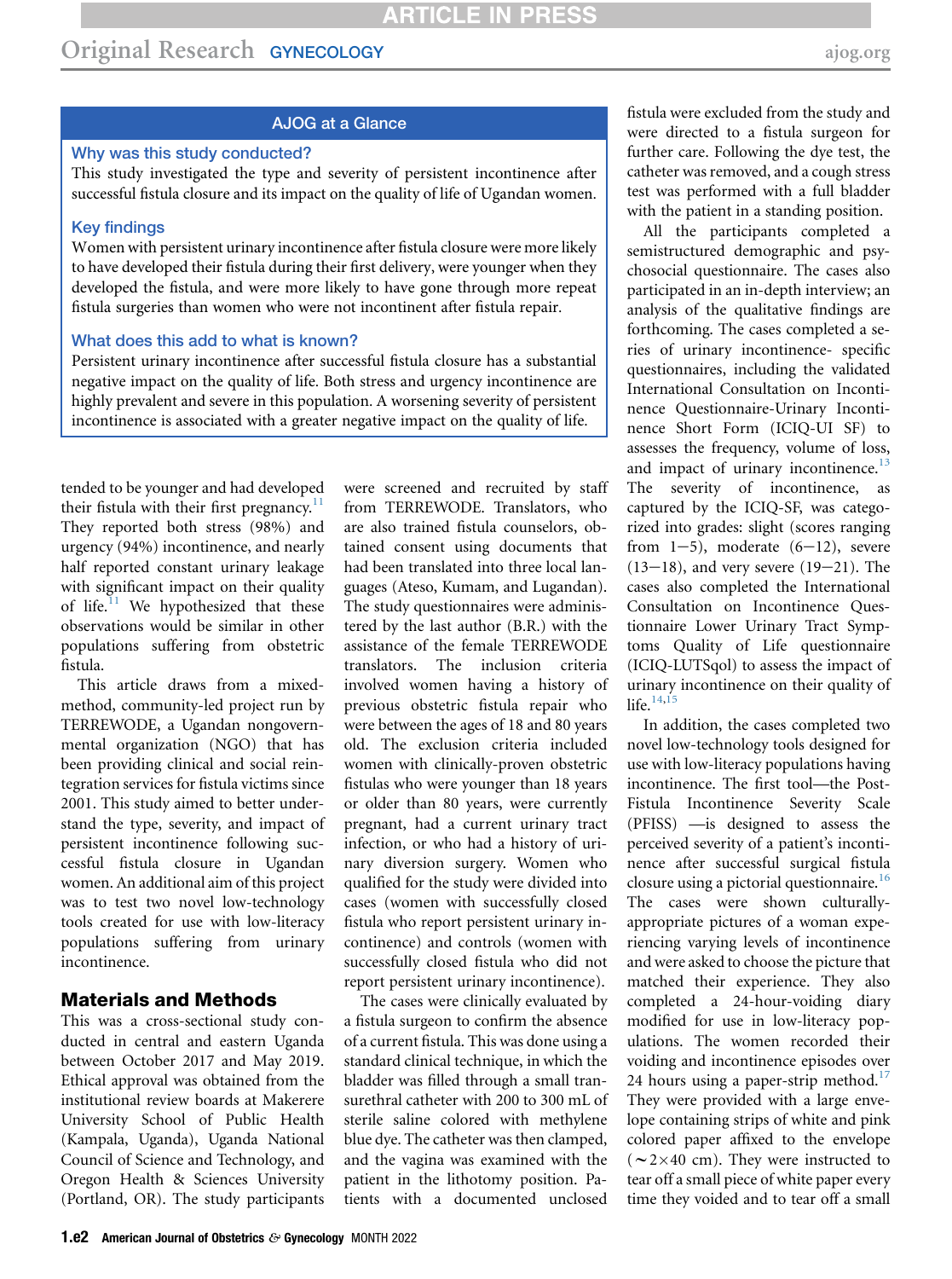piece of pink paper every time they leaked urine. The strips of paper were then placed into the envelope. The envelopes were collected 24 hours later, and the strips of paper were categorized and counted to document the frequency of voids and urinary incontinence.

The data were analyzed using Stata (version 15; StataCorp, College Station, TX). Cases and controls were compared using independent two-sample  $t$  tests (continuous data) and the Chi-square test or Fisher exact test (categorical data). Continuous data are presented as mean-standard deviation (SD) after checking for normality; the categorical data are presented as frequency and percentage. We reported the average (SD) for International Consultation on Incontinence Modular Questionnaire-Quality of Life (ICIQ-QoL) and PFISS and frequency (percentage) for categories of ICIQ-SF. The Spearman rank correlation coefficients were calculated between ICIQ-SF & ICIQ-QoL, between ICIQ-SF and PFISS, and between ICIQ-QoL & PFISS. Values between 0.4 and 0.6 were considered as moderate correlation.

We utilized three multivariable logistic regression models. First, we assessed the predictors of post-fistula incontinence. Our primary outcome was postfistula incontinence as evaluated using the ICIQ-SF questionnaire. We utilized binary variables (moderate to severe incontinence  $[8-18 \text{ scores}]$  and very severe incontinence  $[19-21$  scores]). Confounders were chosen on the basis of clinical knowledge as to which predictors are likely to affect incontinence. We used the total number of surgeries to close the fistula (categorized into  $\leq 2$  and  $>2$ ), number of days in labor (continuous variable), age at development of fistula (continuous variable), and number of deliveries before fistula (continuous variable) as confounders. Second, we used a multivariable logistic regression model to assess the association of "very severe" incontinence with social discrimination and used the current age and age at marriage as confounders. Third, we evaluated the association of "very severe" incontinence with physical abuse (kicked, slapped, or beaten),

#### <span id="page-2-0"></span>TABLE 1

## Demographics of women who have undergone obstetrical fistula repair  $(N=88)$

| $30.3 + 9.9$<br>$17.5 + 2.8$ | $34.7 \pm 11.8$                                                                           | .06 <sup>a</sup>                                                                                                                                                                 |
|------------------------------|-------------------------------------------------------------------------------------------|----------------------------------------------------------------------------------------------------------------------------------------------------------------------------------|
|                              |                                                                                           |                                                                                                                                                                                  |
|                              |                                                                                           |                                                                                                                                                                                  |
|                              | $17.5 + 2.6$                                                                              | .98 <sup>a</sup>                                                                                                                                                                 |
| $18.1 \pm 2.3$               | $17.7 + 2.8$                                                                              | .42 <sup>a</sup>                                                                                                                                                                 |
| $24.8 + 7.5$                 | $20.3 + 5.8$                                                                              | .003 <sup>a</sup>                                                                                                                                                                |
|                              |                                                                                           |                                                                                                                                                                                  |
| 8(15)                        | 9(25)                                                                                     | .52 <sup>b</sup>                                                                                                                                                                 |
| 38 (73)                      | 23 (64)                                                                                   |                                                                                                                                                                                  |
| 6(12)                        | 4 (11)                                                                                    |                                                                                                                                                                                  |
|                              |                                                                                           |                                                                                                                                                                                  |
| 30 (58)                      | 15 (42)                                                                                   | .08 <sup>b</sup>                                                                                                                                                                 |
| 15 (29)                      | 19 (53)                                                                                   |                                                                                                                                                                                  |
| 7(13)                        | 2(5)                                                                                      |                                                                                                                                                                                  |
|                              |                                                                                           |                                                                                                                                                                                  |
| 45 (87)                      | 35 (97)                                                                                   | .13 <sup>b</sup>                                                                                                                                                                 |
| 7(13)                        | 1(3)                                                                                      |                                                                                                                                                                                  |
|                              |                                                                                           |                                                                                                                                                                                  |
| 28 (54)                      | 21 (58)                                                                                   | .68 <sup>b</sup>                                                                                                                                                                 |
| 24 (46)                      | 15 (42)                                                                                   |                                                                                                                                                                                  |
|                              |                                                                                           |                                                                                                                                                                                  |
|                              |                                                                                           |                                                                                                                                                                                  |
|                              |                                                                                           |                                                                                                                                                                                  |
|                              | <sup>a</sup> Independent two-sample t test; <sup>b</sup> Chi-square or Fisher exact test. | Cases: women with persistence urinary incontinence after successful fistula closure.<br>Controls: no urinary incontinence after fistula repair after successful fistula closure. |

<span id="page-2-1"></span>

Nardos et al. Persistent urinary incontinence after fistula closure. Am J Obstet Gynecol 2022.

controlling for current age, age at marriage, and total number of surgeries. A P value of <.05 was considered to be significant.

#### Results

A total of 110 women were screened for this study, and 88 women were enrolled after meeting the inclusion criteria. Of these 88 women, 36 had persistent incontinence (cases) and 52 did not (controls). Cases were slightly older than controls at the time of this study  $(34.7 \pm 11.8)$  [range: 18–78; cases] vs 30.3±9.9 [range: 17–59; controls];  $P = 0.06$ . Only 11% of cases and 12% controls had education above primary school. There was no significant difference between these two groups in the age at first marriage or at first childbirth,

educational status, marital status, occupation, and source of income ([Table 1](#page-2-0)).

Cases tended to have acquired their fistula at a younger age than the controls  $(20.3 \pm 5.8 \text{ vs } 24.8 \pm 7.5 \text{ years}; P = 003).$ Most of the cases developed a fistula during their first delivery (63% vs 37%;  $P = 0.02$ ), and they had more than two surgeries  $(67\%$  vs  $2\%; P<.001$ ) compared with the controls ([Table 2\)](#page-3-0). They also reported a greater negative impact of their condition on their dayto-day life and on their physical and mental wellbeing. Both cases and controls reported high rates of suicidal ideation at any point since developing a fistula (36% vs 31%,  $P = 67$ ). Cases reported a much higher rate of planned home births for their index pregnancy than the controls (44% vs 11%), yet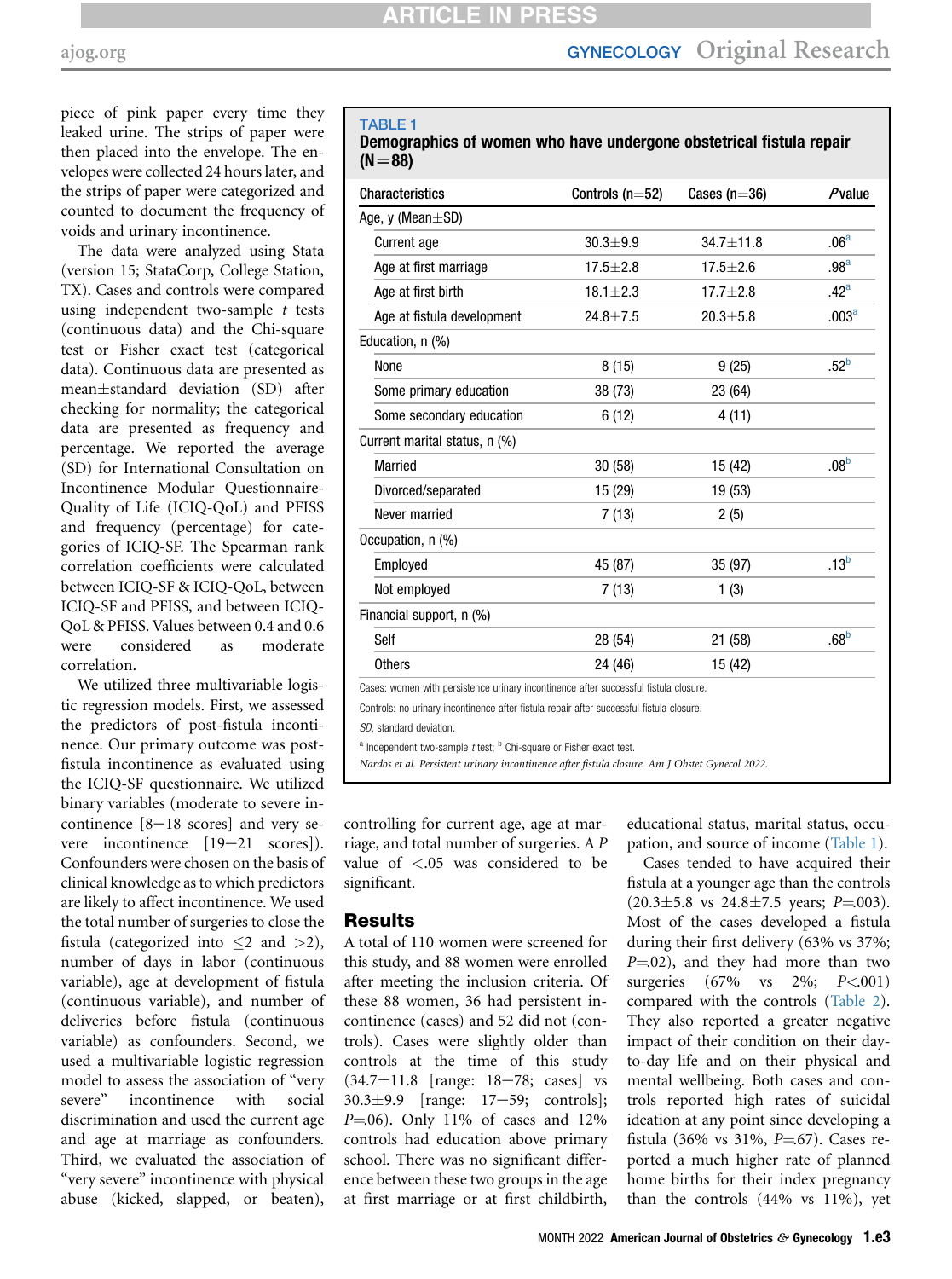# ARTICLE IN PR

# Original Research GYNECOLOGY [ajog.org](http://www.AJOG.org)

<span id="page-3-0"></span>

| TABLE 2 |  |  |
|---------|--|--|
|         |  |  |

Clinical history and circumstances surrounding childbirth ( $N=88$ )

| <b>Fistula history</b>                                                                                                                                                                                                          | Controls ( $n=52$ ) | Cases (36)  | $P$ value           |
|---------------------------------------------------------------------------------------------------------------------------------------------------------------------------------------------------------------------------------|---------------------|-------------|---------------------|
| Developed fistula at their first birth, n (%)                                                                                                                                                                                   | 19 (37)             | 22 (63)     | .02 <sup>a</sup>    |
| At least 1 delivery since fistula, n (%)                                                                                                                                                                                        | 9(17)               | 9(25)       | .38 <sup>a</sup>    |
| Planned location of delivery, n (%)                                                                                                                                                                                             |                     |             |                     |
| Home                                                                                                                                                                                                                            | 6(11)               | 16 (44)     | .002 <sup>a</sup>   |
| <b>Health Center</b>                                                                                                                                                                                                            | 30 (58)             | 13 (36)     |                     |
| Hospital                                                                                                                                                                                                                        | 16(31)              | 7(19)       |                     |
| Actual place of delivery, n (%)                                                                                                                                                                                                 |                     |             |                     |
| Home                                                                                                                                                                                                                            | 6(12)               | 5(14)       | .91 <sup>a</sup>    |
| <b>Health Center</b>                                                                                                                                                                                                            | 7(13)               | 4(11)       |                     |
| Hospital                                                                                                                                                                                                                        | 39 (75)             | 27 (75)     |                     |
| Time with fistula before seeking treatment (y), n (%)                                                                                                                                                                           |                     |             |                     |
| $<$ 1                                                                                                                                                                                                                           | 32 (63)             | 12 (38)     | .07 <sup>a</sup>    |
| $1 - 5$                                                                                                                                                                                                                         | 8(16)               | 10(31)      |                     |
| >5                                                                                                                                                                                                                              | 11(21)              | 10(31)      |                     |
| Number of fistula surgeries, n (%)                                                                                                                                                                                              |                     |             |                     |
| $1 - 2$                                                                                                                                                                                                                         | 50 (98)             | 12 (33)     | < .001 <sup>a</sup> |
| >2                                                                                                                                                                                                                              | 2(2)                | 24 (67)     |                     |
| Number of deliveries before fistula                                                                                                                                                                                             |                     |             |                     |
| $Mean \pm SD$                                                                                                                                                                                                                   | $2.5 + 2.5$         | $1.2 + 2.0$ | .01 <sup>b</sup>    |
| None, $n$ $%$                                                                                                                                                                                                                   | 19 (37)             | 22 (63)     | .02 <sup>a</sup>    |
| $\geq$ 1                                                                                                                                                                                                                        | 33(63)              | 13 (37)     |                     |
| Number of deliveries since fistula, n (%)                                                                                                                                                                                       |                     |             |                     |
| None                                                                                                                                                                                                                            | 43 (83)             | 27 (75)     | .38 <sup>a</sup>    |
| $\geq1$                                                                                                                                                                                                                         | 9(17)               | 9(25)       |                     |
| Days in labor at index delivery, (mean±SD)                                                                                                                                                                                      |                     |             |                     |
|                                                                                                                                                                                                                                 | $2.5 + 1.9$         | $3.0 + 1.4$ | .21 <sup>b</sup>    |
| Cases: women with persistent urinary incontinence after successful fistula closure.                                                                                                                                             |                     |             |                     |
| Controls: no urinary incontinence after fistula repair after successful fistula closure.                                                                                                                                        |                     |             |                     |
| SD, standard deviation.                                                                                                                                                                                                         |                     |             |                     |
| <sup>a</sup> Chi-square or Fisher exact test (n [%] reported); <sup>b</sup> Independent two-sample t test (mean±SD reported).<br>Nardos et al. Persistent urinary incontinence after fistula closure. Am J Obstet Gynecol 2022. |                     |             |                     |

<span id="page-3-1"></span>ultimately, 75% of both groups delivered in the hospital; only 14% of cases and 12% of controls actually delivered at home. The rest delivered at health centers. The cases reported higher rates of pain with intercourse (36% vs 18%,  $P = 05$ ), but recent sexual activity status (intercourse within the previous 6 months) was not significantly different between the groups (47% vs 62%,  $P=18$ ) ([Table 3\)](#page-4-0). The cases also reported

greater food insecurity than the controls  $(81\% \text{ vs } 46\%; P = 002).$ 

Overall, 67% of cases subjectively reported stress urinary incontinence, and 47% reported urgency incontinence, with 47% of cases reporting both urgency and stress incontinence (mixed) and 53% reporting "leaking urine all the time." The cough stress test was successfully done with 92% of the cases, and of these, almost all (97%) had a positive

cough stress test. The 24-hour voiding diary done using the paper-strip method (Methods) indicated both high urinary frequency (average 14) and very frequent leakage episodes (average 20). Two-hour pad-tests indicated that 86% of cases had >4-g change in pad weight within two hours ([Table 4\)](#page-5-0).

There was a moderate positive correlation between the ICIQ-SF and the PFISS (Spearman correlation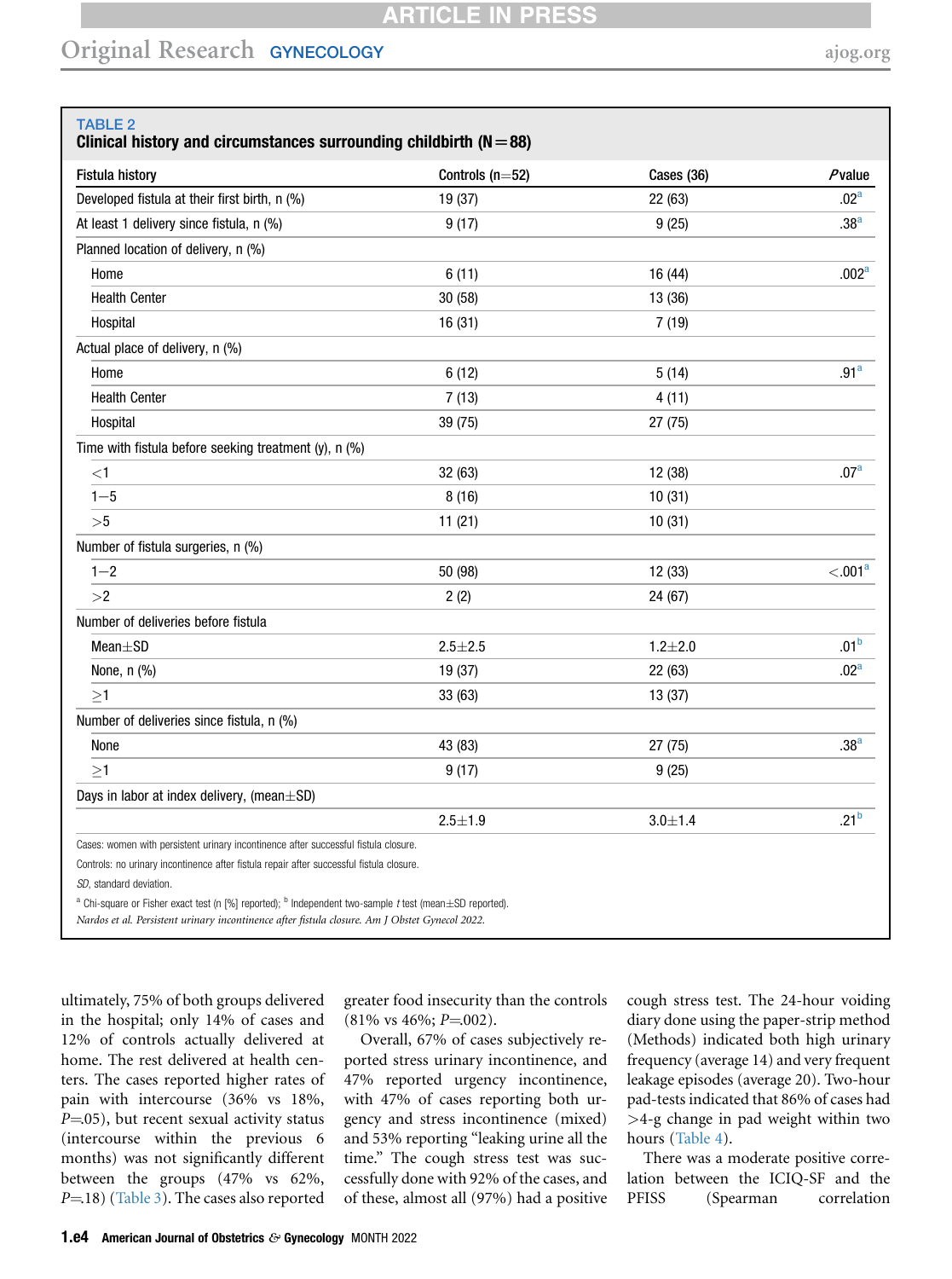#### <span id="page-4-0"></span>TABLE 3

### Women's clinical, mental, and psychological characteristics after fistula closure ( $N=88$ )

| Impact of fistula                        | Controls ( $n=52$ ) | Cases $(n=36)$ | $P$ value <sup>a</sup> |
|------------------------------------------|---------------------|----------------|------------------------|
| Sexually active (last 6 mo)              | 32 (62)             | 17(47)         | .18                    |
| Pain with intercourse                    | 9(18)               | 13 (36)        | .05                    |
| Were offered postop family planning      | 32 (62)             | 21 (58)        | .76                    |
| Currently using family planning          | 11(21)              | 4(11)          | .22                    |
| Discrimination before surgery recorded   |                     |                |                        |
| Never/seldom                             | 33 (63)             | 21 (58)        | .63                    |
| Often/always                             | 19 (37)             | 15 (42)        |                        |
| Abused while fistula present             | 18 (35)             | 19 (53)        | .09                    |
| Abused after fistula repair              | 6(12)               | 9(25)          | .10                    |
| Report being hopeful about the future    | 46 (88)             | 31 (86)        | .63                    |
| Experiencing food insecurity             |                     |                |                        |
| No/rarely                                | 27 (52)             | 7(19)          | .002                   |
| Sometimes/often                          | 24 (46)             | 29 (81)        |                        |
| missing                                  | 1(2)                | 0(0)           |                        |
| Personal experience of suicidal ideation |                     |                |                        |
| Never                                    | 23 (44)             | 12(33)         |                        |
| Seldom                                   | 12(23)              | 9(25)          | .67                    |
| Often/always                             | 16(31)              | 13 (36)        |                        |
| <b>Missing</b>                           | 1(2)                | 2(6)           |                        |
| Had made a plan for suicide              | 9/28(32)            | 7/22(32)       | .66                    |
| Have attempted suicide                   | 4/28(14)            | 3/22(14)       | .43                    |

Only those who answered yes to suicidal ideation (since developing a fistula, have you ever thought about killing yourself?) ( $n=28$ ) were asked if they had plans for or attempted suicide. Cases: women with persistent urinary incontinence after successful fistula closure.

Controls: no urinary incontinence after fistula repair after successful fistula closure.

<span id="page-4-1"></span><sup>a</sup> Chi-square or Fisher exact test.

Nardos et al. Persistent urinary incontinence after fistula closure. Am J Obstet Gynecol 2022.

coefficient=0.47;  $P=0.063$ ) and between the ICIQ-SF and the ICIQ-QoL (Spearman rank correlation coefficient=0.60;  $P = 0.002$ ). The mean score of the ICIQ-QoL was  $62.77 \pm 12.76$ (range,  $28-76$ ; median=67), with a higher score indicating a greater impact on the quality of life [\(Table 5](#page-6-0)).

Multivariate regression analysis showed that women with  $>2$  surgeries had a higher risk of "very severe" incontinence (adjusted odds ratio [aOR], 6.8; 95% confidence interval [CI], 1.1-43.7;  $P = 04$ ) after controlling for days in labor, age at development of fistula, and number of deliveries before fistula. We also found that women with "very severe" incontinence had a

significantly higher risk of experiencing discrimination or harassment from their community (aOR, 7.2; 95% CI, 1.2 $-42.6$ ; P $=$ .03) after adjusting for current age and age at marriage. Finally, women with "severe incontinence" had higher odds of being physically abused (slapped, kicked, or beaten) (aOR, 3.4; 95% CI,  $0.5-24.1$ ) after adjusting for current age, age at marriage, and the total number of surgeries.

## Comment Principal findings

This study describes the types and severity of urinary incontinence that plague women with a history of obstetric fistula even after their fistulas have been

closed successfully. It highlights the severe impact that persistent incontinence has on these women's quality of life and their sexual and mental health.

## Results in the context of what is known

The findings of this study are consistent with the findings of a similar study we conducted among fistula patients in Ethiopia. $^{11}$  $^{11}$  $^{11}$  Our findings suggest that the problem of persistent postrepair urinary incontinence is widespread among fistula patients in sub-Saharan Africa and requires urgent attention. Two observations are particularly important, as they have significant implications for fistula prevention. One is that women with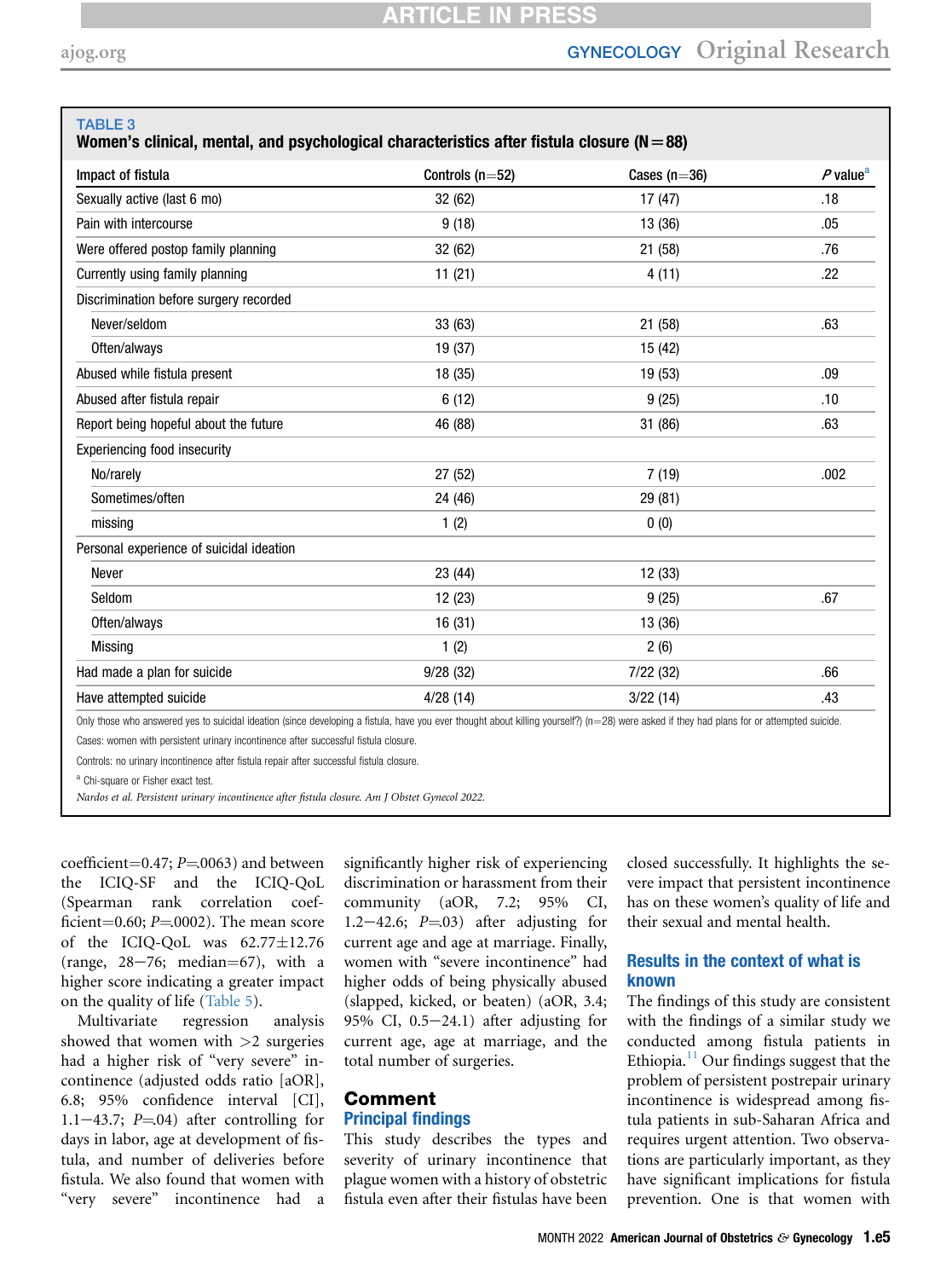<span id="page-5-0"></span>TABLE 4

#### Incontinence profiles in women with persistent urinary incontinence after successful fistula closure ( $n=36$ )

| Stress incontinence                           | 24/36 (67)    |
|-----------------------------------------------|---------------|
| Urgency incontinence                          | 17/36 (47)    |
| Mixed incontinence                            | 17/36 (47)    |
| Postvoid dribbling                            | 11/36 (31)    |
| Leaks without any trigger                     | 16/36 (44)    |
| Leaks all the time                            | 19/36 (53)    |
| Cough stress test, n (%)                      |               |
| <b>Negative</b>                               | 1/33(3)       |
| Positive                                      | 32/33 (97)    |
| Pad weight after standardized 2-h test, n (%) |               |
| $<$ 4 g in 2 h                                | 4/28(14)      |
| $>4$ g in 2 h                                 | 24/28 (86)    |
| 24-h bladder diary, (mean $\pm$ SD)           |               |
| Leaks                                         | $20.2 + 20.6$ |
| Voids                                         | $13.6 + 11.4$ |

persistent urinary incontinence after fistula closure tend to acquire their fistula at a younger age. This finding has been documented previously<sup>[10](#page-7-7)</sup> and is often explained by an increased anatomic susceptibility to more severe injury because of the diminished pelvic capacity of younger adolescent girls compared with more mature women during their first delivery.<sup>[18](#page-7-15)</sup> Persistent incontinence after fistula closure is also more common among women who acquired their fistula during their first vaginal delivery. This is consistent with the report from a large chart review study of 14,928 obstetrical fistula patients at Addis Ababa Fistula Hospital in Ethiopia, which indicated that primiparas had longer labors than multiparas, developed larger urovaginal fistulas, had more rectovaginal fistulas, developed more vaginal scarring, and had more persistent incontinence after fistula closure than did multiparas. This seems to indicate the presence of a more severe injury complex in younger, primiparous patients.<sup>[19](#page-7-16)</sup> In addition, we found that most of the participants had some form of antenatal care, yet in 44% of cases, they still planned to deliver at home. Among controls, only 11% planned to deliver at home. Ultimately, 75% of both cases and controls were delivered at the hospital. Planned home delivery likely added delays in obstetric care and potentially contributed to more severe injuries.<sup>[20](#page-7-17)</sup>

One surprising finding of this study was the high number of repeat fistula surgeries that cases had undergone in Uganda. In this study, 33% of the cases had  $1-2$  fistula surgeries, 33% had  $3-4$ surgeries, and 30% had  $\geq$ 5 surgeries. In fistula treatment, it is well-recognized that the first operation presents the best opportunity for successful closure and that the likelihood of success dimi[nishes](#page-7-18) with each subsequent surgery.<sup>[7,](#page-7-4)21-23</sup> Earlier studies have documented that a history of previous failed surgeries is a risk factor for persistent incontinence after fistula closure.<sup>[6](#page-7-3)[,7](#page-7-4)[,24](#page-7-19)</sup> In western Uganda, Kayondo et al $^{25}$  $^{25}$  $^{25}$  in 2011 found that women with previously unsuccessful fistula repair were 5 times more likely to experience residual stress incontinence after successful closure than women with no previous attempt at repair.

### Clinical implication

Our findings highlight the severe and persistent physical, social, and psychological trauma that obstetric fistula patients endure even after a "successful" fistula closure. Our findings suggest that efforts to delay both marriage and childbearing are potentially significant interventions to prevent obstetric fistulas and persistent incontinence. In addition, our findings also suggest that more effort should be devoted to promoting planned delivery at a health facility with a skilled birth attendant to reduce the added delay that likely contributes to more severe injuries. The observation that cases have higher numbers of previous fistula surgeries emphasizes the critical importance of ensuring that women with obstetric fistulas get quality care by a skilled team from the moment of their first operation.

The proper evaluation and care for women with persistent incontinence after fistula closure can be challenging in low-resource settings. Goh and Krause have argued that accurate diagnosis including the use of urodynamic studies is imperative to avoid a high rate of surgical failure.<sup>26</sup> The severity of pelvic floor and bladder injuries in this population makes these women far more complex than patients who develop postpartum incontinence after normal vaginal delivery. In the absence of a thorough diagnostic workup and urologic/urogynecologic expertise, the care of these patients can be compromised. In most low-resource settings, the caremodel is restricted to surgical "closure of the hole" and does not extend to the treatment of post-closure urinary incontinence and other pelvic floor disorders. Under this "close the hole" philosophy, once the fistula is closed, the surgery is regarded as successful, whether or not the woman has actually achieved continence. As this study has shown, persistent incontinence after fistula closure has a profoundly negative impact on a woman's mental health and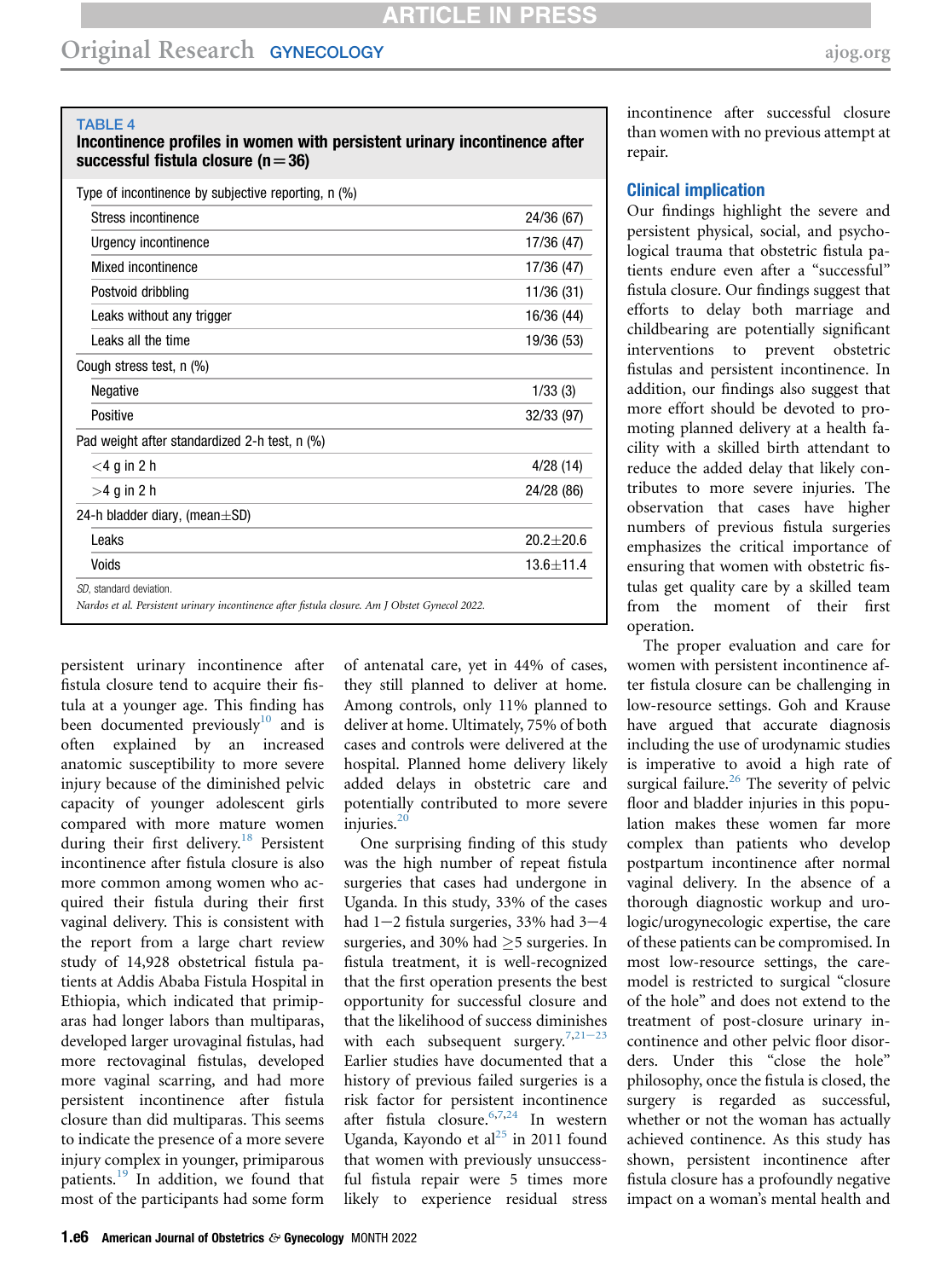her quality of life. Conservative treatment options should be considered for patients who may not respond well to additional surgery. Castille et al<sup>[27](#page-7-22)</sup> in 2015 demonstrated the efficacy of a shortterm physiotherapy and education program (implemented both before and after surgery) in improving urinary continence after fistula closure. Similarly, in the Democratic Republic of Congo, researchers found a 71% improvement in functional outcomes for fistula patients who participated in a short-term physiotherapy program as part of their treatment.<sup>2</sup>

Mental health services are particularly critical in the ongoing care of women with a history of obstetric fistula. In this study, we showed that onethird of the fistula patients in both groups had suicidal ideation "often" or "always" at some point since acquiring a fistula. Of those who had suicidal ideation, nearly one-third in each group reported having made plans for suicide. We did not specify the time frame of onset for suicidal ideation (before or after successful fistula closure), thus we are unable to determine if persistent incontinence poses an additional risk. In a systematic review and metaanalysis looking at the prevalence of depression in women with obstetric fistulas, researchers found a high burden of depression, ranging from 27.7% in Tanzania to 74.4% in Ethiopia.[29](#page-7-24) Among the studies included in the review, one study $30$  demonstrated reductions in depression immediately after surgery, yet, most others indicated persistent depression even after successful fistula closure because of persistent psychosocial stressors and physical symptoms. In the present study, we found that women with very severe incontinence (53% leak all the time) were more likely to experience discrimination or harassment from their community, physical abuse, and food insecurity, all of which highlight the negative impact that persistent incontinence incurs in this population.

A holistic model needs to be embedded in the existing healthcare infrastructures of low-resource countries and championed jointly by all

#### <span id="page-6-0"></span>TABLE 5

Incontinence-related severity and quality of life measures in women with persistent urinary incontinence after successful fistula closure ( $n=36$ )

| $ICIQ-SF11 n (%)$                                                                                                                                                                                                                                                                            |                                                            |
|----------------------------------------------------------------------------------------------------------------------------------------------------------------------------------------------------------------------------------------------------------------------------------------------|------------------------------------------------------------|
| Moderate $(8-12)$                                                                                                                                                                                                                                                                            | 6(17)                                                      |
| Severe (13-18)                                                                                                                                                                                                                                                                               | 11 (30)                                                    |
| Very severe $(19-21)$                                                                                                                                                                                                                                                                        | 19 (53)                                                    |
| PFISS <sup>2</sup>                                                                                                                                                                                                                                                                           |                                                            |
| $Mean + SD$                                                                                                                                                                                                                                                                                  | $3.03 + 1.93$                                              |
| Median (range)                                                                                                                                                                                                                                                                               | $3(0-6)$                                                   |
| ICIQ-LUTSqoL <sup>3</sup>                                                                                                                                                                                                                                                                    |                                                            |
| $Mean + SD$                                                                                                                                                                                                                                                                                  | $62.77 + 12.76$                                            |
| Median (range)                                                                                                                                                                                                                                                                               | $67(28 - 76)$                                              |
| <b>Correlations</b>                                                                                                                                                                                                                                                                          | Spearman rank correlation<br>coefficient ( <i>P</i> value) |
| Correlation between ICIQ-SF and ICIQ-LUTSgoL                                                                                                                                                                                                                                                 | .60(0.0002)                                                |
| Correlation between ICIO-SF and PFISS                                                                                                                                                                                                                                                        | .47 (.0063)                                                |
| Correlation between ICIQ-LUTSgoL and PFISS                                                                                                                                                                                                                                                   | .31(.08)                                                   |
| ICIQ-LUTSqol <sup>3</sup> , International Consultation on Incontinence Questionnaire- Lower Urinary Tract Symptoms Quality of Life<br>questionnaire; ICIQ-SF <sup>1</sup> , International Consultation on Incontinence Questionnaire- Short Form; PFISS <sup>2</sup> , Post-Fistula Inconti- |                                                            |

nence Severity Scale (Range 0-6), lowest values=least severe.

Nardos et al. Persistent urinary incontinence after fistula closure. Am J Obstet Gynecol 2022.

stakeholders. In Ethiopia, for example, a partnership between Hamlin Fistula Ethiopia, Mekelle University, their NGO, and academic partners has led to the creation of one of the first formal urogynecology training program in the country. This has expanded access to high-quality pelvic floor care to many women throughout Ethiopia. $31$  In Uganda, the newly established Terrewode Women's Community Hospital is the first hospital dedicated to fistula treatment. This program was "built from the ground up," starting from a deep commitment to advocacy for women victimized by fistula and the accompanying social stigmatization that often occurs. In addition to expert surgical services, this treatment program takes a holistic approach to women's wellness, including an outreach and social reintegration program that provides mental health and social counseling services for fistula survivors.

#### Research implications

One strength of our study is the use of two novel low-technology tools

designed for use with low-literacy populations. The PFISS assesses women's subjective experience of incontinence using a series of culturallyappropriate illustrations showing progressively worsening levels of incontinence. When compared with the ICIQ-SF, which measures the subjective experience of incontinence using a Likert scale, there was a moderate positive correlation. There is a body of evidence that has demonstrated an effect of illiteracy on the Likert scale response performance. $32,33$  $32,33$  Chachamovich et al concluded that a multiplecategory (5-point) response scale is not suitable for use in a non-reading population.[32](#page-8-2) In our experience, the PFISS took considerably less time to administer to study participants than the Likert scale used in the ICIQ tools. Further research with larger sample sizes should be conducted to validate the PFISS.

The paper-strip 24-hour bladder diary also proved to be a feasible, lowtechnology tool in this study population to overcome the limitations of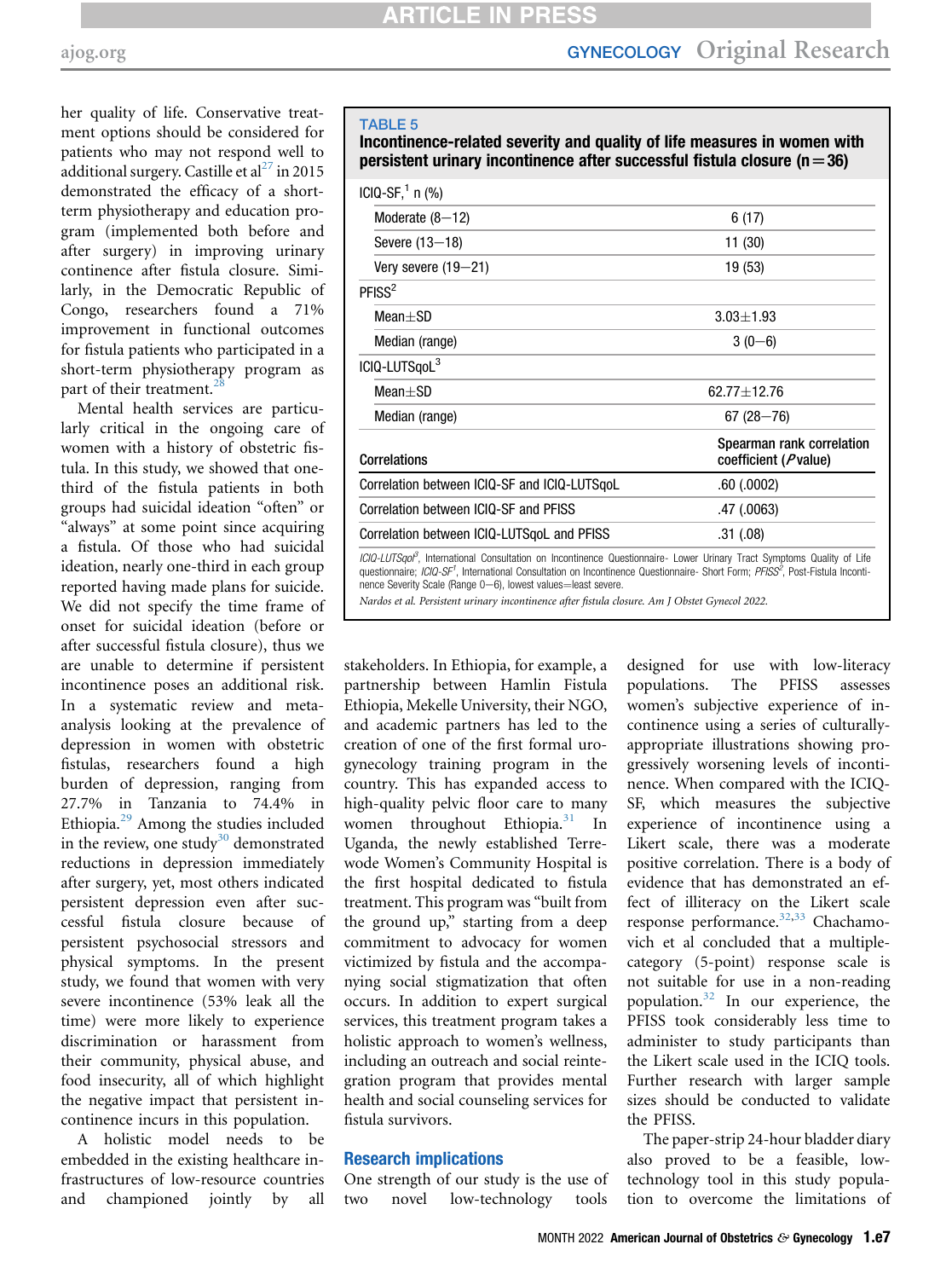## **ARTICLE IN PRESS**

## Original Research GYNECOLOGY [ajog.org](http://www.AJOG.org) ajog.org

traditional bladder diaries, which require literacy. Instead of a written record, participants used white or pink strips of paper to tabulate each void (white) or urinary leak (pink). Further improvements need to be made to document the fluid intake, volumes voided, and activities that trigger leakage episodes.

The limitations of this study include lack of clinical information on the characteristics of the fistula and the index childbirth that may contribute to persistent incontinence after fistula closure. Indeed, the fistula size, degree of vaginal scarring, circumferential injury of the bladder, residual bladder size, and urethral length have been implicated as risk factors for persistent incontinence.<sup>10</sup> Because the study participants received surgery at multiple institutions by different surgical teams, detailed clinical records were not available. Future studies done at single or multicenter institutions with standardized records and clinical practices would provide additional insights.

#### Conclusion

This study highlights the burden of persistent incontinence in women incorrectly deemed "cured" after the surgical closure of their obstetrical fistulas. The findings from this study should encourage stakeholders to invest in long-term, sustainable, and holistic models of care for women with childbirth injuries. Successful closure of a fistula does not mean that the problems faced by these women have been solved. There is still much to be done.

#### Acknowledgments

The authors would like to thank our study participants for their time devoted to this project and to TERREWODE for partnering with us to make this project possible. We would also like to thank Mary Adiedo, BA, Stella Apio, BA, Katherine Cobb, MD, Martha Ibeno, BA, Amanda Holland, MPH, and Piera Jafali for their assistance with this project. Funding for this project was provided by Worldwide Fistula Fund (WFF). WFF provides programming funds to TERREWODE, a partner in this research project. Funding was also provided by The Ryoichi Sasakawa Young Leaders Fellowship Fund, and Oregon State University's President's Commission on the Status of Women.The authorizers of the funds had no involvement in the study design,

conduct, writing, or decision to submit the article for publication.

#### References

<span id="page-7-0"></span>1. [Adler AJ, Ronsmans C, Calvert C, Filippi V.](http://refhub.elsevier.com/S0002-9378(22)00178-8/sref1) [Estimating the prevalence of obstetric](http://refhub.elsevier.com/S0002-9378(22)00178-8/sref1) fistula: a [systematic review and meta-analysis. BMC](http://refhub.elsevier.com/S0002-9378(22)00178-8/sref1) [Pregnancy Childbirth 2013;13:246.](http://refhub.elsevier.com/S0002-9378(22)00178-8/sref1)

<span id="page-7-1"></span>2. [Borazjani A, Tadesse H, Ayenachew F,](http://refhub.elsevier.com/S0002-9378(22)00178-8/sref2) [Damaser M, Wall L, Goldman H. Urinary Fre](http://refhub.elsevier.com/S0002-9378(22)00178-8/sref2)[quency in Patients with Persistent Urinary In](http://refhub.elsevier.com/S0002-9378(22)00178-8/sref2)[continence Following Successful Closure of](http://refhub.elsevier.com/S0002-9378(22)00178-8/sref2) [Obstetric Vesicovaginal Fistula. In: Neurourology](http://refhub.elsevier.com/S0002-9378(22)00178-8/sref2) [and Urodynamics, Vol. 33, No. 6. Wiley-Black](http://refhub.elsevier.com/S0002-9378(22)00178-8/sref2)[well: Hoboken, NJ; 2014. p. 1029](http://refhub.elsevier.com/S0002-9378(22)00178-8/sref2)–30.

<span id="page-7-2"></span>3. [Hillary CJ, Chapple CR. The choice of surgical](http://refhub.elsevier.com/S0002-9378(22)00178-8/sref3) [approach in the treatment of vesico-vaginal](http://refhub.elsevier.com/S0002-9378(22)00178-8/sref3) fi[stulae. Asian J Urol 2018;5:155](http://refhub.elsevier.com/S0002-9378(22)00178-8/sref3)–9.

4. Gessessew A, Mesfi[n M. Genitourinary and](http://refhub.elsevier.com/S0002-9378(22)00178-8/sref4) rectovaginal fi[stulae in Adigrat Zonal Hospital,](http://refhub.elsevier.com/S0002-9378(22)00178-8/sref4) [Tigray, North Ethiopia. Ethiop Med J 2003;41:](http://refhub.elsevier.com/S0002-9378(22)00178-8/sref4) [123](http://refhub.elsevier.com/S0002-9378(22)00178-8/sref4)–30.

5. Muleta M. Obstetric fi[stulae: a retrospective](http://refhub.elsevier.com/S0002-9378(22)00178-8/sref5) [study of 1210 cases at the Addis Ababa Fistula](http://refhub.elsevier.com/S0002-9378(22)00178-8/sref5) [Hospital. J Obstet Gynaecol 1997;17:68](http://refhub.elsevier.com/S0002-9378(22)00178-8/sref5)–70.

<span id="page-7-3"></span>6. [Gutman RE, Dodson JL, Mostwin JL. Com](http://refhub.elsevier.com/S0002-9378(22)00178-8/sref6)[plications of treatment of obstetric](http://refhub.elsevier.com/S0002-9378(22)00178-8/sref6) fistula in the [developing world: gynatresia, urinary inconti](http://refhub.elsevier.com/S0002-9378(22)00178-8/sref6)[nence, and urinary diversion. Int J Gynaecol](http://refhub.elsevier.com/S0002-9378(22)00178-8/sref6) [Obstet 2007;99\(Suppl1\):S57](http://refhub.elsevier.com/S0002-9378(22)00178-8/sref6)–64.

<span id="page-7-4"></span>7. [Ouedraogo I, Payne C, Nardos R,](http://refhub.elsevier.com/S0002-9378(22)00178-8/sref7) [Adelman AJ, Wall LL. Obstetric](http://refhub.elsevier.com/S0002-9378(22)00178-8/sref7) fistula in Niger: [6-month postoperative follow-up of 384 patients](http://refhub.elsevier.com/S0002-9378(22)00178-8/sref7) [from the Danja Fistula Center. Int Urogynecol J](http://refhub.elsevier.com/S0002-9378(22)00178-8/sref7) [2018;29:345](http://refhub.elsevier.com/S0002-9378(22)00178-8/sref7)–51.

<span id="page-7-5"></span>8. [Wall LL, Karshima JA, Kirschner C,](http://refhub.elsevier.com/S0002-9378(22)00178-8/sref8) [Arrowsmith SD. The obstetric vesicovaginal](http://refhub.elsevier.com/S0002-9378(22)00178-8/sref8) fis[tula: characteristics of 899 patients from Jos,](http://refhub.elsevier.com/S0002-9378(22)00178-8/sref8) [Nigeria. Am J Obstet Gynecol 2004;190:](http://refhub.elsevier.com/S0002-9378(22)00178-8/sref8) [1011](http://refhub.elsevier.com/S0002-9378(22)00178-8/sref8)–9.

<span id="page-7-6"></span>9. [Murray C, Goh JT, Fynes M, Carey MP. Uri](http://refhub.elsevier.com/S0002-9378(22)00178-8/sref9)[nary and faecal incontinence following delayed](http://refhub.elsevier.com/S0002-9378(22)00178-8/sref9) [primary repair of obstetric genital](http://refhub.elsevier.com/S0002-9378(22)00178-8/sref9) fistula. BJOG [2002;109:828](http://refhub.elsevier.com/S0002-9378(22)00178-8/sref9)–32.

<span id="page-7-7"></span>10. [Bengtson AM, Kopp D, Tang JH,](http://refhub.elsevier.com/S0002-9378(22)00178-8/sref10) [Chipungu E, Moyo M, Wilkinson J. Identifying](http://refhub.elsevier.com/S0002-9378(22)00178-8/sref10) [patients with vesicovaginal](http://refhub.elsevier.com/S0002-9378(22)00178-8/sref10) fistula at high risk of [urinary incontinence after surgery. Obstet](http://refhub.elsevier.com/S0002-9378(22)00178-8/sref10) [Gynecol 2016;128:945](http://refhub.elsevier.com/S0002-9378(22)00178-8/sref10)–53.

<span id="page-7-8"></span>11. [Nardos R, Phoutrides EK, Jacobson L, et al.](http://refhub.elsevier.com/S0002-9378(22)00178-8/sref11) [Characteristics of persistent urinary inconti](http://refhub.elsevier.com/S0002-9378(22)00178-8/sref11)[nence after successful](http://refhub.elsevier.com/S0002-9378(22)00178-8/sref11) fistula closure in Ethio[pian women. Int Urogynecol J 2020;31:](http://refhub.elsevier.com/S0002-9378(22)00178-8/sref11) [2277](http://refhub.elsevier.com/S0002-9378(22)00178-8/sref11)–83.

<span id="page-7-9"></span>12. [Wall LL, Arrowsmith SD. The](http://refhub.elsevier.com/S0002-9378(22)00178-8/sref12) "continence gap"[: a critical concept in obstetric](http://refhub.elsevier.com/S0002-9378(22)00178-8/sref12) fistula repair. [Int Urogynecol J Pelvic Floor Dysfunct 2007;18:](http://refhub.elsevier.com/S0002-9378(22)00178-8/sref12) [843](http://refhub.elsevier.com/S0002-9378(22)00178-8/sref12)–4.

<span id="page-7-10"></span>13. [Avery K, Donovan J, Peters TJ, Shaw C,](http://refhub.elsevier.com/S0002-9378(22)00178-8/sref13) [Gotoh M, Abrams P. ICIQ: a brief and robust](http://refhub.elsevier.com/S0002-9378(22)00178-8/sref13) [measure for evaluating the symptoms and](http://refhub.elsevier.com/S0002-9378(22)00178-8/sref13) [impact of urinary incontinence. Neurourol Uro](http://refhub.elsevier.com/S0002-9378(22)00178-8/sref13)[dyn 2004;23:322](http://refhub.elsevier.com/S0002-9378(22)00178-8/sref13)–30.

<span id="page-7-11"></span>14. [Kelleher CJ, Cardozo LD, Khullar V,](http://refhub.elsevier.com/S0002-9378(22)00178-8/sref14) [Salvatore S. A new questionnaire to assess the](http://refhub.elsevier.com/S0002-9378(22)00178-8/sref14) [quality of life of urinary incontinent women. Br J](http://refhub.elsevier.com/S0002-9378(22)00178-8/sref14) [Obstet Gynaecol 1997;104:1374](http://refhub.elsevier.com/S0002-9378(22)00178-8/sref14)–9.

<span id="page-7-12"></span>15. [Klovning A, Avery K, Sandvik H, Hunskaar S.](http://refhub.elsevier.com/S0002-9378(22)00178-8/sref15) [Comparison of two questionnaires for assessing](http://refhub.elsevier.com/S0002-9378(22)00178-8/sref15) [the severity of urinary incontinence: the ICIQ-UI](http://refhub.elsevier.com/S0002-9378(22)00178-8/sref15) [SF versus the incontinence severity index.](http://refhub.elsevier.com/S0002-9378(22)00178-8/sref15) [Neurourol Urodyn 2009;28:411](http://refhub.elsevier.com/S0002-9378(22)00178-8/sref15)–5.

<span id="page-7-13"></span>16. [Borazjani A, Tadesse H, Kember A, et al.](http://refhub.elsevier.com/S0002-9378(22)00178-8/sref16) [Application of the 1-Hour Pad-Test and a Novel](http://refhub.elsevier.com/S0002-9378(22)00178-8/sref16) [Pictorial Questionnaire in the Assessment of](http://refhub.elsevier.com/S0002-9378(22)00178-8/sref16) [Urinary Incontinence Following Successful](http://refhub.elsevier.com/S0002-9378(22)00178-8/sref16) [Closure of Obstetric Vesicovaginal Fistula. In:](http://refhub.elsevier.com/S0002-9378(22)00178-8/sref16) [Neurourology and Urodynamics, Vol. 33, No. 6.](http://refhub.elsevier.com/S0002-9378(22)00178-8/sref16) [Wiley-Blackwell: Hoboken, NJ; 2014. p.](http://refhub.elsevier.com/S0002-9378(22)00178-8/sref16) [1030](http://refhub.elsevier.com/S0002-9378(22)00178-8/sref16)–2.

<span id="page-7-14"></span>17. [Borazjani A, Tadesse H, Ayenachew F,](http://refhub.elsevier.com/S0002-9378(22)00178-8/sref17) [Damaser M, Wall L, Goldman H. Urinary fre](http://refhub.elsevier.com/S0002-9378(22)00178-8/sref17)[quency in patients with persistent urinary in](http://refhub.elsevier.com/S0002-9378(22)00178-8/sref17)[continence following successful closure of](http://refhub.elsevier.com/S0002-9378(22)00178-8/sref17) obstetric vesicovaginal fi[stula. Neurourol Urodyn](http://refhub.elsevier.com/S0002-9378(22)00178-8/sref17) [2014;33:1029](http://refhub.elsevier.com/S0002-9378(22)00178-8/sref17)–30.

<span id="page-7-15"></span>18. [Moerman ML. Growth of the birth canal in](http://refhub.elsevier.com/S0002-9378(22)00178-8/sref18) [adolescent girls. Am J Obstet Gynecol](http://refhub.elsevier.com/S0002-9378(22)00178-8/sref18) [1982;143:528](http://refhub.elsevier.com/S0002-9378(22)00178-8/sref18)–32.

<span id="page-7-16"></span>19. [Muleta M, Rasmussen S, Kiserud T. Ob](http://refhub.elsevier.com/S0002-9378(22)00178-8/sref19)stetric fi[stula in 14,928 Ethiopian women. Acta](http://refhub.elsevier.com/S0002-9378(22)00178-8/sref19) [Obstet Gynecol Scand 2010;89:945](http://refhub.elsevier.com/S0002-9378(22)00178-8/sref19)–51.

<span id="page-7-17"></span>20. [Wall LL. Overcoming phase 1 delays: the](http://refhub.elsevier.com/S0002-9378(22)00178-8/sref20) [critical component of obstetric](http://refhub.elsevier.com/S0002-9378(22)00178-8/sref20) fistula prevention [programs in resource-poor countries. BMC](http://refhub.elsevier.com/S0002-9378(22)00178-8/sref20) [Pregnancy Childbirth 2012;12:68](http://refhub.elsevier.com/S0002-9378(22)00178-8/sref20).

<span id="page-7-18"></span>21. [Raassen TJIP, Verdaasdonk EGG,](http://refhub.elsevier.com/S0002-9378(22)00178-8/sref21) [Vierhout ME. Prospective results after](http://refhub.elsevier.com/S0002-9378(22)00178-8/sref21) first-time surgery for obstetric fi[stulas in East African](http://refhub.elsevier.com/S0002-9378(22)00178-8/sref21) [women. Int Urogynecol J Pelvic Floor Dysfunct](http://refhub.elsevier.com/S0002-9378(22)00178-8/sref21) [2008;19:73](http://refhub.elsevier.com/S0002-9378(22)00178-8/sref21)–9.

22. [Lewis A, Kaufman MR, Wolter CE, et al.](http://refhub.elsevier.com/S0002-9378(22)00178-8/sref22) Genitourinary fi[stula experience in Sierra Leone:](http://refhub.elsevier.com/S0002-9378(22)00178-8/sref22) [review of 505 cases. J Urol 2009;181:1725](http://refhub.elsevier.com/S0002-9378(22)00178-8/sref22)–31. 23. [Hawkins L, Spitzer RF, Christoffersen-](http://refhub.elsevier.com/S0002-9378(22)00178-8/sref23)[Deb A, Leah J, Mabeya H. Characteristics and](http://refhub.elsevier.com/S0002-9378(22)00178-8/sref23) [surgical success of patients presenting for repair](http://refhub.elsevier.com/S0002-9378(22)00178-8/sref23) of obstetric fi[stula in western Kenya. Int J](http://refhub.elsevier.com/S0002-9378(22)00178-8/sref23) [Gynaecol Obstet 2013;120:178](http://refhub.elsevier.com/S0002-9378(22)00178-8/sref23)–82.

<span id="page-7-19"></span>24. [Browning A. Risk factors for developing re](http://refhub.elsevier.com/S0002-9378(22)00178-8/sref24)[sidual urinary incontinence after obstetric](http://refhub.elsevier.com/S0002-9378(22)00178-8/sref24) fistula [repair. BJOG 2006;113:482](http://refhub.elsevier.com/S0002-9378(22)00178-8/sref24)–5.

<span id="page-7-20"></span>25. [Kayondo M, Wasswa S, Kabakyenga J, et al.](http://refhub.elsevier.com/S0002-9378(22)00178-8/sref25) [Predictors and outcome of surgical repair of ob](http://refhub.elsevier.com/S0002-9378(22)00178-8/sref25)stetric fi[stula at a regional referral hospital, Mbar](http://refhub.elsevier.com/S0002-9378(22)00178-8/sref25)[ara, western Uganda. BMC Urol 2011;11:23.](http://refhub.elsevier.com/S0002-9378(22)00178-8/sref25)

<span id="page-7-21"></span>26. Goh JT. Krause H. Urinary incontinence following obstetric fi[stula repair. World J Obstet](http://refhub.elsevier.com/S0002-9378(22)00178-8/sref26) [Gynecol 2016;5:182.](http://refhub.elsevier.com/S0002-9378(22)00178-8/sref26)

<span id="page-7-22"></span>27. [Castille YJ, Avocetien C, Zaongo D,](http://refhub.elsevier.com/S0002-9378(22)00178-8/sref27) [Colas JM, Peabody JO, Rochat CH. One-year](http://refhub.elsevier.com/S0002-9378(22)00178-8/sref27) [follow-up of women who participated in a](http://refhub.elsevier.com/S0002-9378(22)00178-8/sref27) [physiotherapy and health education program](http://refhub.elsevier.com/S0002-9378(22)00178-8/sref27) [before and after obstetric](http://refhub.elsevier.com/S0002-9378(22)00178-8/sref27) fistula surgery. Int J [Gynaecol Obstet 2015;128:264](http://refhub.elsevier.com/S0002-9378(22)00178-8/sref27)–6.

<span id="page-7-23"></span>28. [Keyser L, McKinney J, Salmon C, Furaha C,](http://refhub.elsevier.com/S0002-9378(22)00178-8/sref28) Kinsindja R, Benfi[eld N. Analysis of a pilot pro](http://refhub.elsevier.com/S0002-9378(22)00178-8/sref28)[gram to implement physical therapy for women](http://refhub.elsevier.com/S0002-9378(22)00178-8/sref28) with gynecologic fi[stula in the Democratic Re](http://refhub.elsevier.com/S0002-9378(22)00178-8/sref28)[public of Congo. Int J Gynaecol Obstet](http://refhub.elsevier.com/S0002-9378(22)00178-8/sref28) [2014;127:127](http://refhub.elsevier.com/S0002-9378(22)00178-8/sref28)–31.

<span id="page-7-24"></span>29. [Duko B, Wolka S, Seyoum M, Tantu T.](http://refhub.elsevier.com/S0002-9378(22)00178-8/sref29) [Prevalence of depression among women with](http://refhub.elsevier.com/S0002-9378(22)00178-8/sref29) obstetric fi[stula in low-income African countries:](http://refhub.elsevier.com/S0002-9378(22)00178-8/sref29)